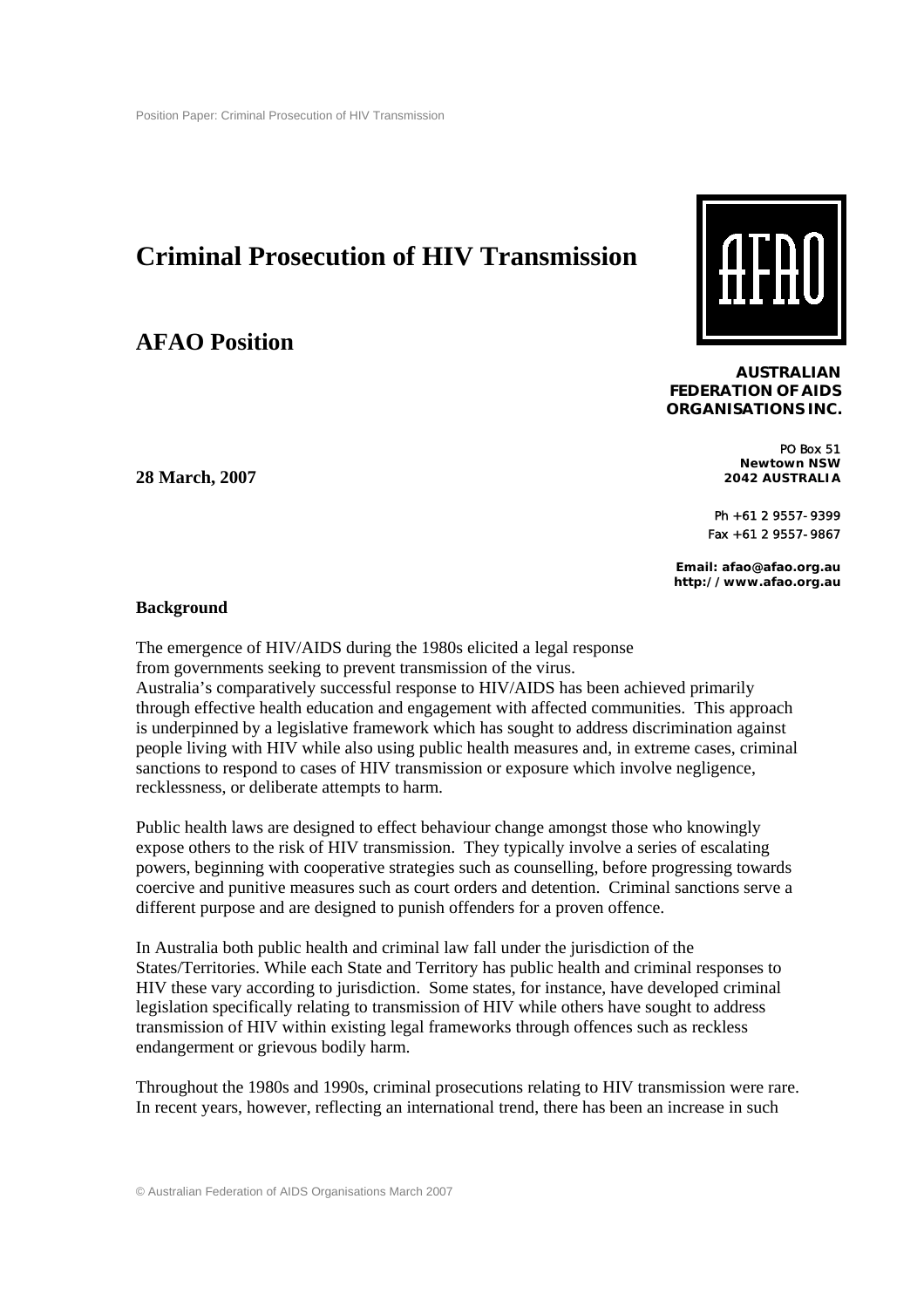cases<sup>1</sup>. Australian cases have involved various charges in different states. For example, in 2005 Stanislaus Kanengele-Yondjo was sentenced to 12 years gaol for two counts of grievous bodily harm in NSW, while in Queensland Mark Reid was sentenced to ten years jail for 'transmitting a serious disease with intent'.

#### **Public Policy**

AFAO and its member organisations favour the use of public health interventions over criminal sanctions in responding to HIV/AIDS, wherever this is possible and appropriate. This is consistent with guiding principles expressed in the UNAIDS policy options paper, *'Criminal Law, Public Health and HIV Transmission'2* . We believe that prevention of HIV transmission should be the primary goal of public policy in forming responses to HIV/AIDS. While AFAO recognises the rights of victims of crime to seek justice, these rights need to be balanced against the public health policy objective of reducing HIV transmission.

There is no evidence that the presence of laws which criminalise HIV transmission function to prevent or deter HIV transmission<sup>3</sup>. Further, AFAO is concerned that prosecution of individuals may, in fact, have a negative effect on public health by increasing the stigma and discrimination faced by people living with HIV/AIDS and discouraging individuals to undergo HIV testing or to engage with health services. AFAO is also concerned by the potential for random or selective use of criminal sanctions.

AFAO and its member organisations do not support the institution of criminal offences specifically relating to transmission of HIV/AIDS or other diseases. Where a person with HIV/AIDS deliberately or recklessly inflicts harm on another by exposing them to the risk of transmission, existing criminal sanctions can be applied.

Instead, AFAO urges the continued use of evidence-based public health interventions to combat HIV/AIDS, with coercive measures employed only as a last resort. Engagement with individuals and communities affected by HIV is essential to prevent onward transmission and to this end, AFAO urges continued provision of appropriate counselling and support services for all people living with HIV/AIDS.

<sup>1</sup> Bernard, E. (2005) 'Prosecutions for HIV exposure and transmission on the rise throughout Europe', Aidsmap News, 18 July 2005

UNAIDS (2002) 'Criminal Law, Public Health and HIV Transmission: A Policy Options Paper', Best Practice Collection, Geneva, Switzerland.

<sup>3</sup> Lazzarini, Z et al. (2005) 'Do criminal laws promote disclosure of HIV status to sexual partners?', Conference Proceedings, Pan Pacific Regional HIV/AIDS Conference, 2005, p. 83.